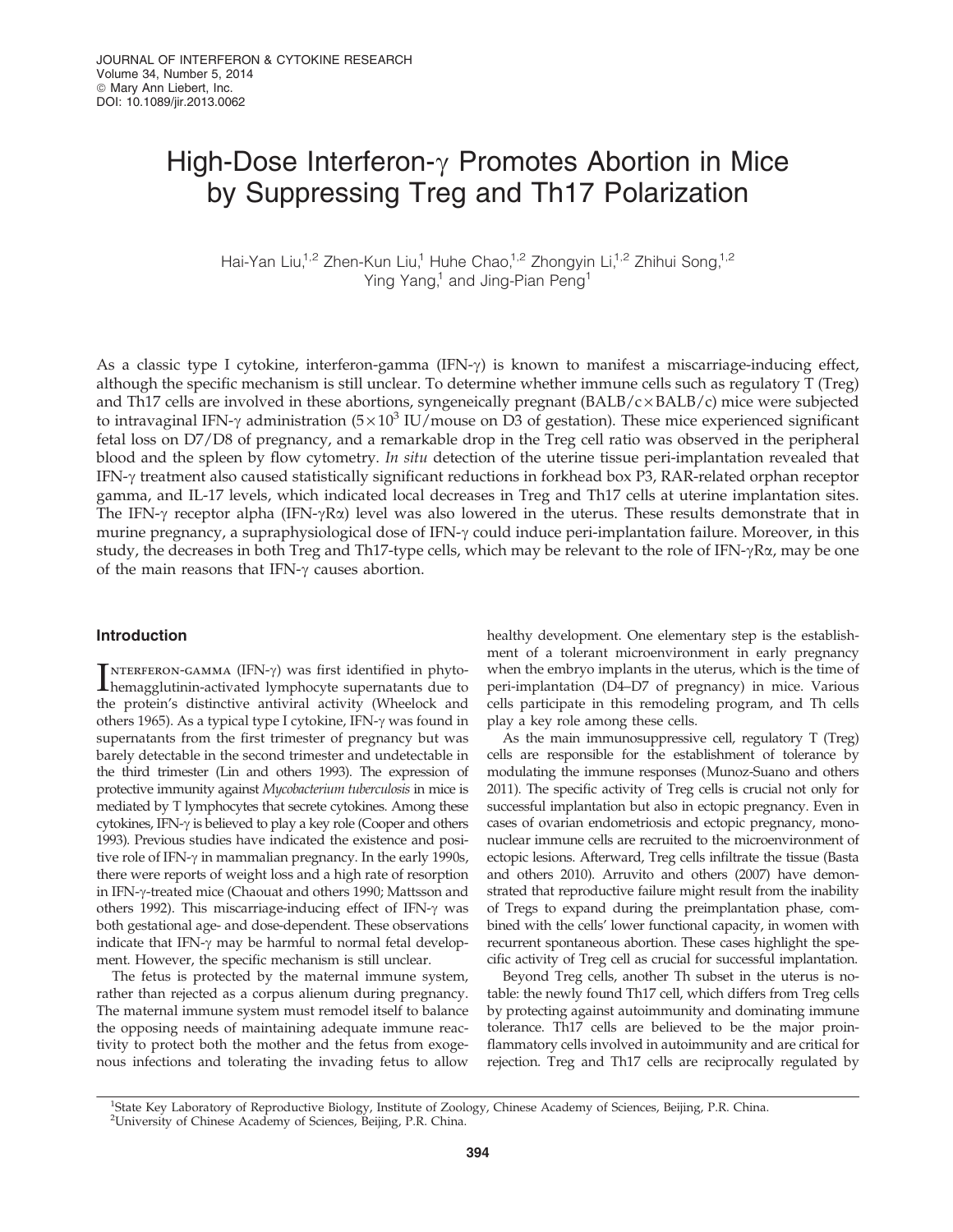several positive and negative regulatory networks ( Jetten 2007). Brigitte Santner-Nanan and Ralph Nanan observed that pre-eclampsia is associated with the absence of normal systemic skewing away from IL-17 production and toward forkhead box  $P3$  (Foxp $3^+$ ) expression (Santner-Nanan and others 2009). Based on this result, the authors presented the viewpoint that homeostasis between regulatory and proinflammatory  $CD4^+$  T cells might be pivotal for the semiallogeneic fetus to be tolerated within the maternal environment (Santner-Nanan and others 2009). There is also evidence that Th17 is pivotal for the induction of the neutrophil-mediated protective immune response against extracellular bacteria and fungal pathogens.

IFN- $\gamma$  inhibits Th17 cell development in vitro. However, based on the observation of psoriatic blood and lesional skin, IFN-g programs myeloid antigen-presenting cells (APCs) to induce human IL-17<sup>+</sup> T cells via IL-1 and IL-23. IFN- $\gamma$  also stimulates APC production of CCL20, supporting the migration of IL-17<sup>+</sup> T cells and synergizes with IL-17 in the production of human beta-defensin 2, an antimicrobial and chemotactic protein that is highly overexpressed by psoriatic keratinocytes (Kryczek and others 2008). These findings suggest that the relationship between IFN-g and Th17 cells is more complicated than simple suppression. Th17 cell involvement in IFN-g-induced miscarriage thus needs further investigation for a deeper understanding of the development of this Th subset.

Previous experimental evidence suggests that  $IFN-\gamma$  exerts its miscarriage-inducing effect in various ways. Both the increased expression of MHC class II antigen (Liu and others 2002; Sun and others 2005) and the promotion of apoptosis at the maternal–fetal interface (Liu and others 2003; Sun and others 2006; Sun and others 2007) may be responsible for the miscarriage caused by IFN- $\gamma$ . However, these phenomena are still not sufficient to explain the severe miscarriage caused by IFN- $\gamma$ . Given the severe nature of IFN- $\gamma$ -induced miscarriage and the important role of immune cells, we speculate that the role of Th cells in miscarriage induced by IFN- $\gamma$  should not be ignored. The present study was undertaken to investigate another possible mechanism of the IFN- $\gamma$  activity and to determine whether abnormalities observed in IFN- $\gamma$ -treated mice are independent of Treg and Th17 cell variations during early pregnancy.

#### Materials and Methods

#### Mouse mating strategy and reagent administration

BALB/c mice were obtained from the Experimental Animal Center of the Chinese Academy of Military Medical Sciences. Eight- to 12-week-old female mice were used in all experiments. The mice were housed under conditions of controlled temperature and humidity, with a 12-h/12-h light/dark photoperiod. All of the procedures performed during our study were approved by the Animal Care and Use Committee of the Institute of Zoology, Chinese Academy of Sciences. Female mice were caged overnight with fertile males to induce pregnancy or with vasectomized males of the same strain (2:1). The presence of a vaginal plug by the next morning validated D1 of pregnancy (D1).

Recombinant murine IFN-g (Catalog #315-05; PeproTech) was administered via the vaginal orifice muscle at  $5 \times 10^3$  IU/ mouse  $(5 \times 10^4 \text{ IU/mL}, 100 \mu \text{L per mouse})$  on D3 of pregnancy. Saline controls were mice that received an injection of saline into the vaginal orifice muscle  $(100 \mu L$  per mouse). These mice were sacrificed on D4, D5, D6, D7, or D8 of pregnancy. Uteri were excised from D4 to D8 pregnancy mice and frozen in liquid nitrogen for further protein analysis.

# Isolation of mononuclear cells from the spleen and peripheral blood

Blood was drawn from the eyeballs and diluted with a volume of onefold Hank's solution for mononuclear cell isolation. Isolation was performed using Histopaque®-1083 (Sigma-Aldrich) and centrifugation at 200  $g$  for 30 min. The spleens of the same mice were used for splenocyte isolation. Core needle grinding was used to obtain splenic cells, and splenocytes were also isolated using Histopaque-1083 (Sigma-Aldrich) and centrifugation at 200  $g$  for 30 min. All mice used for embryo counting were also used for cell isolation. Fresh peripheral blood was collected from D4 to D8 of pregnancy for flow cytometry analysis no more than 4 h later. Spleens were excised from D4 to D8 of pregnancy for further flow cytometry analysis, also no more than 4 h later.

#### Surface and intracellular cytokine staining

Surface staining was performed for 15–20 min with the appropriate cocktail of fluorescently labeled antibodies. After surface staining, the cells were resuspended in the fixation/ permeabilization solution (88-8823-88; eBioscience), and intracellular cytokine staining was performed according to the manufacturer's protocol.

#### Flow cytometry and antibodies

Flow cytometry analysis was performed on FACS Calibur (BD Biosciences) instruments and analyzed using FlowJo software 8.7 (Tree Star, Inc.). All antibodies were purchased from eBioscience. The following are the antibodies used in flow cytometry: anti-CD4 (11-0041; eBioscience), anti-Foxp3 (17-5773; eBioscience), and anti-CD25 (12-0251; eBioscience). All mice used for embryo counting were also used for cell isolation and flow cytometry analysis. At least 3 mice were used for flow cytometry analysis at each time point.

#### Immunohistochemistry

Frozen sections  $(8 \mu m)$  of mouse uterine implantation sites were mounted on 3-aminopropyltriethoxy-silane-coated slides and fixed in 4% PFA for 10 min. The sections were then washed with phosphate-buffered saline (PBS). Endogenous peroxidase activity was blocked by  $0.3\%$  H<sub>2</sub>O<sub>2</sub> for 10 min at room temperature. After blocking in horse serum for 1 h at  $37^{\circ}$ C, the sections were incubated with primary antibody diluted in PBS overnight at  $4^{\circ}$ C. Normal rat or rabbit IgG was used as a negative control. After washing thoroughly in PBS, the sections were incubated with secondary antibody diluted in PBS at 37°C for 1h. The color was developed in situ using diaminobenzidine tetrahydrochloride (Sigma-Aldrich). The sections were counterstained with hematoxylin (Sigma-Aldrich). The following primary and secondary antibodies were used in immunohistochemistry: anti-RORyt (17-6988; eBioscience), anti-Foxp3 (17-5773; eBioscience), anti-IL-17 (sc-7929; Santa Cruz), anti-IFN-γRα (sc-700; Santa Cruz), goat anti-rat IgG (112-035-003; Jackson ImmunoResearch), and goat anti-rabbit IgG (074-1506; KPL).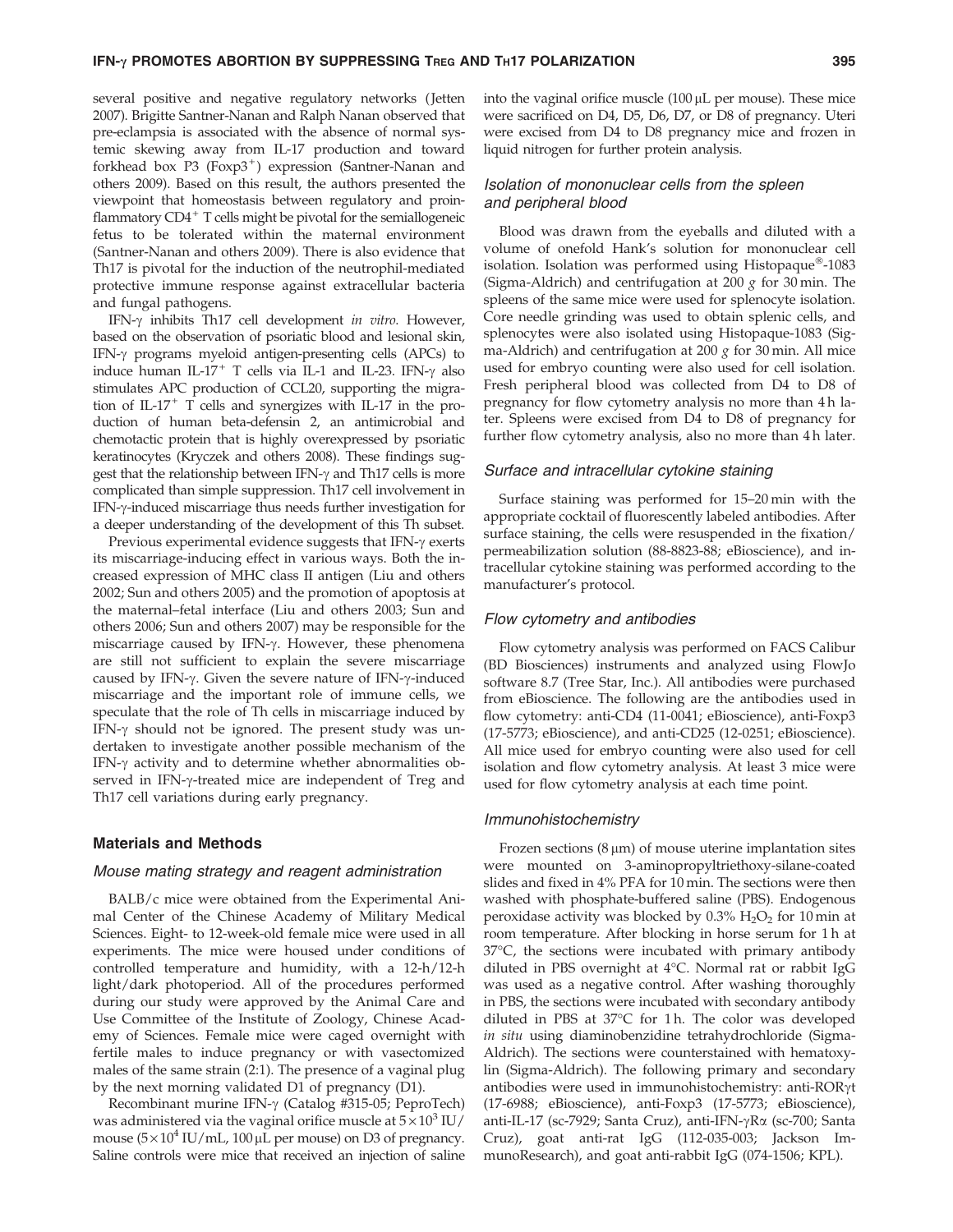## Western blotting

Mouse uterine protein was extracted from implantation sites by nondenaturing lysis buffer, and protein concentrations were determined by a Bio-Rad Protein Assay. Uterine proteins were separated by 12% SDS-PAGE and electroblotted onto a nitrocellulose membrane (Pall). After blocking in 5% nonfat milk at  $37^{\circ}$ C for 1 h, the membranes were incubated with primary antibody at  $4^{\circ}$ C overnight. The membranes were then gently washed in TBST buffer, incubated with the appropriate secondary antibodies at  $37^{\circ}$ C for 1h, and thoroughly washed in TBST. A chemiluminescence reaction (Pierce) was performed to test each protein. The bands were analyzed using the Quantity One Analysis System (Bio-Rad).

The following primary and secondary antibodies were used in Western blotting: anti-RORγt (17-6988; eBioscience), anti-Foxp3 (17-5773; eBioscience), anti-IL-17 (sc-7929; Santa Cruz), anti-IFN-gRa (sc-700; Santa Cruz), goat anti-rat IgG (112-035-003; Jackson ImmunoResearch), and goat antirabbit IgG (074-1506; KPL).

#### Statistical analysis

All results were reported as the mean $\pm$ SEM or the mean  $\pm$  SD. One-way ANOVA or a paired t-test was used to assess the significance of differences. A value of  $P < 0.05$  represented statistical significance, and  $P < 0.01$  represented sufficient statistical significance. The software used for statistical analysis was SPSS 15.0 (SPSS Software).

## **Results**

The abortion-inducing effect of IFN- $\gamma$  is most evident on D7 of pregnancy at a dose of  $5 \times 10^3$  IU/mouse

Based on our experiments, we found that  $5 \times 10^3$  IU/mL IFN- $\gamma$  administered at 100 µL per mouse via the vaginal orifice muscle is the most effective for inducing abortion.

We then affirmed the abortion time following this dose. We analyzed pregnancy outcomes at 4 different time points: D5, D6, D7, and D8 of pregnancy. As indicated in Figure 1, in the group receiving a supraphysiological dose of recombinant murine IFN- $\gamma$  injection, differences were revealed by both of morphological observation of pregnant uteri and stained slides of implantation sites (Fig. 1A). There was no significant difference in the implantation site numbers between D5 and D6 of pregnancy (Fig. 1). In contrast, a reduction in the number of implantation sites occurred on D7 of pregnancy (Fig. 1). Until D8 of pregnancy, hardly any implantation sites were detected in the uterus following the administration of a supraphysiological dose of recombinant murine IFN- $\gamma$  (Fig. 2).

A higher dose (10,000 IU/mouse) of supraphysiological dose of IFN-g had no effect on early pregnancy (Fig. 2A,B). In

FIG. 1. The miscarriageinducing effect of interferongamma (IFN- $\gamma$ ) in mice peri-implantation (D4–D7 of pregnancy). (A) Overall pregnancy uterine pictures and representative uterine implantation site sections. Trypan blue was administered by mouse tail vein injection to stain the implantation sites of the uterus on D5. The uterine implantation site sections were stained with hematoxylin. The letter e is for embryo and s is for uterine stroma. (B) Histogram of implantation site numbers in the uterus on D5–D7 with the administration of IFN-γ. All results are expressed in terms of the implantation site number in the uterus on different days of pregnancy. The bars represent the SD of the mean. The data at each point were derived from 9 separate samples from pregnant mice. A total of 54 samples from pregnant mice were observed to perform this count.  $*P < 0.05$ ,  $*^*P < 0.01$ .

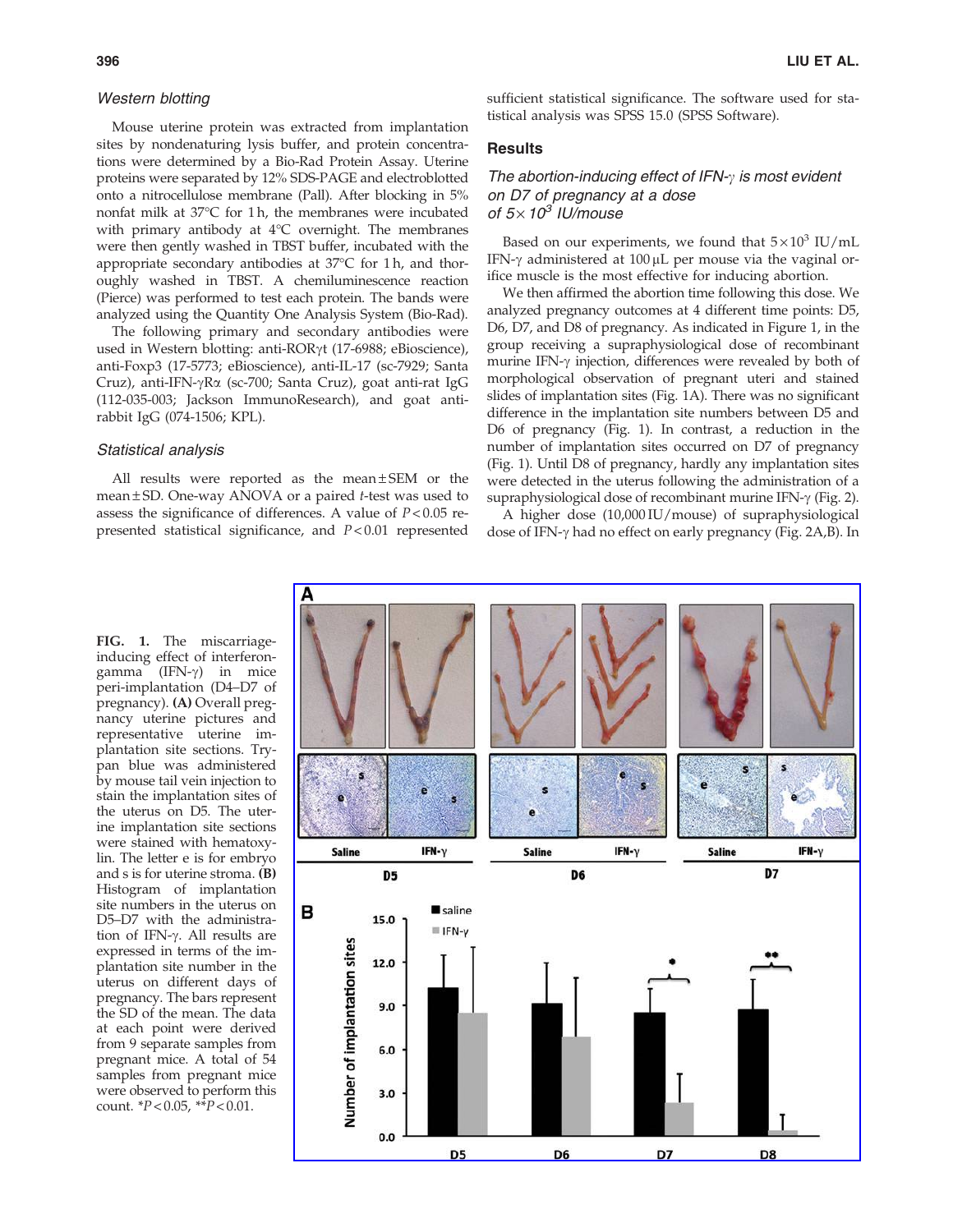

FIG. 2. Determination of the most effective miscarriage-inducing dose of mIFN- $\gamma$ . (A) Overall pregnancy uterine pictures on D8 of pregnancy. (B) Histogram of implantation site numbers in the uterus on D8 with the administration of IFN- $\gamma$  at different doses. The data at each point were derived from at least 7 separate samples from pregnant mice. \*\*P<0.01. (C) Effects of different doses of IFN- $\gamma$  on the regulatory T (Treg) cell ratios in the peripheral blood and the spleen. All results are expressed in terms of the % of Treg cells  $(\text{CD4}^+\text{CD25}^+\text{Foxp3}^+)$  at different IFN- $\gamma$  doses. The bars represent the SEM. Oneway ANOVA was used to assess the significance of differences.  $*P < 0.05$ .  $*$ Also showed significant differences between the dose of 50,000 IU/mL and other doses (5,000, 25,000, 35,000, and 100,000 IU/mL). There was no significant difference between other compared groups  $(P > 0.05)$ .

this case, abortion events occurred on D7 of pregnancy. On D8 of pregnancy, the abortion rate of  $BALB/c \times BALB/c$ mates was significantly augmented compared with normal pregnant mice. Changes in morphology occurred on D6, before fetal loss on D7 (Fig. 1A).

# Treg cell numbers are decreased by supraphysiological dose of IFN- $\gamma$  in the peripheral blood and the spleen of abortion-prone mice

Gradient doses of IFN- $\gamma$  were tested (5×10<sup>2</sup> IU/mouse,  $2.5 \times 10^3$  IU/mouse,  $3.5 \times 10^3$  IU/mouse,  $5 \times 10^3$  IU/mouse, and  $10 \times 10^3$  IU/mouse), and  $5 \times 10^3$  IU/mouse was the most effective dose for inducing abortion. Treg cell ratios in the peripheral blood and the spleen of abortion-prone mice on a gradient dose of IFN- $\gamma$  were also calculated (Fig. 2C). The most effective dose of IFN- $\gamma$  for reducing CD4<sup>+</sup>CD25<sup>+</sup> Foxp $3^+$  cell numbers in the peripheral blood and the spleen coincided with the most effective abortion-inducing dose of IFN- $\gamma$  (Fig. 2C). This finding indicates a close connection between the Treg cell role and the pregnancy failure caused by IFN- $\gamma$ .

To confirm the role of Treg cells in the pregnancy failure triggered by supraphysiological dose of IFN-g, flow cytometry was used to analyze the Treg cell ratio in the peripheral blood and the spleen. In the abortion-prone mice, no expansion of the Treg cell subpopulation could be observed in the peripheral blood or the spleen from D4 to D8 of pregnancy (Fig. 3).

# $F\alpha p3$ <sup>+</sup> cell numbers decrease at the implantation sites in abortion-prone mice due to supraphysiological dose of IFN- $\gamma$

To gain insight into the unique effect of IFN- $\gamma$  on Treg cells in the decidua, we performed immunohistochemical localization and Western blotting analyses of Foxp3, the key transcription factor in Treg cells. Compared with the clear staining signal at the normal implantation sites of the saline control group, a less definite signal was observed at the implantation sites of the IFN- $\gamma$  treatment group (Fig. 4A). Western blotting showed an analogous trend, with a significant decrease in Foxp3 levels at the implantation sites of the IFN- $\gamma$  treatment group (Fig. 4B). Generalizing the results of Figures 3 and 4, a systemic decrease in Treg cells may be an important reason that supraphysiological doses of IFN- $\gamma$  lead to severe abortion.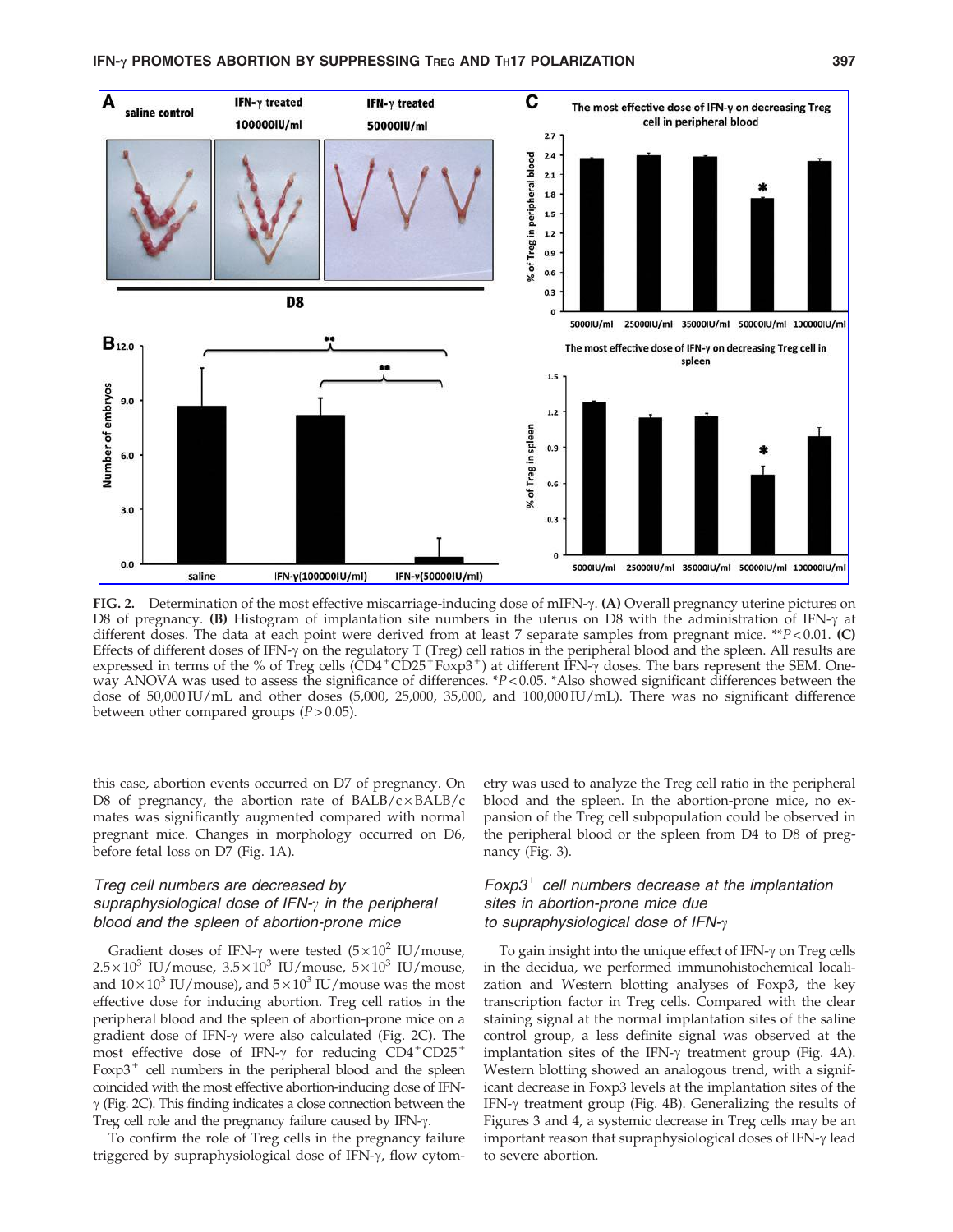

FIG. 3. Treg cell decrease in the peripheral blood and the spleen following IFN- $\gamma$  injection into mice peri-implantation. (A) Flow cytometry scatterplot of Treg cells. Treg cells are  $CD4^+CD25^+F\alpha p3^+$ . (B) The Treg cell proportion decreased significantly in the peripheral blood and the spleen under the influence of supraphysiological dose of mIFN- $\gamma$ . The CD4<sup>+</sup>  $CD25 + Foxp3 + True$  reg cell ratio was evaluated by flow cytometry analysis. The data are expressed as the percent of  $CD4 +$ CD25<sup>+</sup>Foxp3<sup>+</sup> triple-positive cells. All mIFN- $\gamma$  administrations were performed at a dose of  $5 \times 10^4$  IU/mL, with 100 µL per mouse. The bars represent the SD of the mean. A paired t-test was used to assess the significance of differences. \*P < 0.05, IFN- $\gamma$  treatment group versus the corresponding saline control group.

# Th17 cells decrease at the implantation sites of abortion-prone mice due to supraphysiological dose of IFN- $\gamma$

To investigate whether this Treg cell decrease during IFN- $\gamma$ -induced abortion is relevant to other lymphocytes, we included Th17 cells, which are reciprocally regulated with Treg cells in many physiological processes, in our study. As observed in Figure 5 A, immunohistochemical localization showed a decrease in levels of RAR-related orphan receptor gamma ( $ROR\gamma t$ ), which is the dominant transcription factor in Th17 cells. This observation was also confirmed by the results of Western blotting (Fig. 5B).

To further confirm Th17 cell functional change in the abortion-prone environment, as the main functional cytokine that Th17 cells secrete, IL-17 was also assessed. Highly similar trends for IL-17 and ROR $\gamma$ t at implantation sites were determined by immunohistochemical staining and Western blotting (Fig. 6). One minor difference occurred between the IL-17 and RORgt trends on D7 of pregnancy in the normal controls, which we believe was due to limitations of the test facility and antibodies.

## $IFN-\gamma$  receptor alpha expression decreases at the implantation sites of abortion-prone mice due to supraphysiological dose of  $IFN-\gamma$

IFN- $\gamma$  needs to bind to its specific receptor to perform its role. To investigate the possible mechanisms by which IFN- $\gamma$  regulates Treg and Th17 cells in mice peri-implantation, IFN- $\gamma$  receptor alpha (IFN- $\gamma$ R $\alpha$ ) was also examined by Western blotting and immunohistochemical staining at the implantation sites of the uteri (Fig. 7). Summarizing the detection results, a mIFN- $\gamma$  dose of  $5 \times 10^3$  IU/mouse effectively reduced IFN- $\gamma$ R $\alpha$  expression at uterine implantation sites.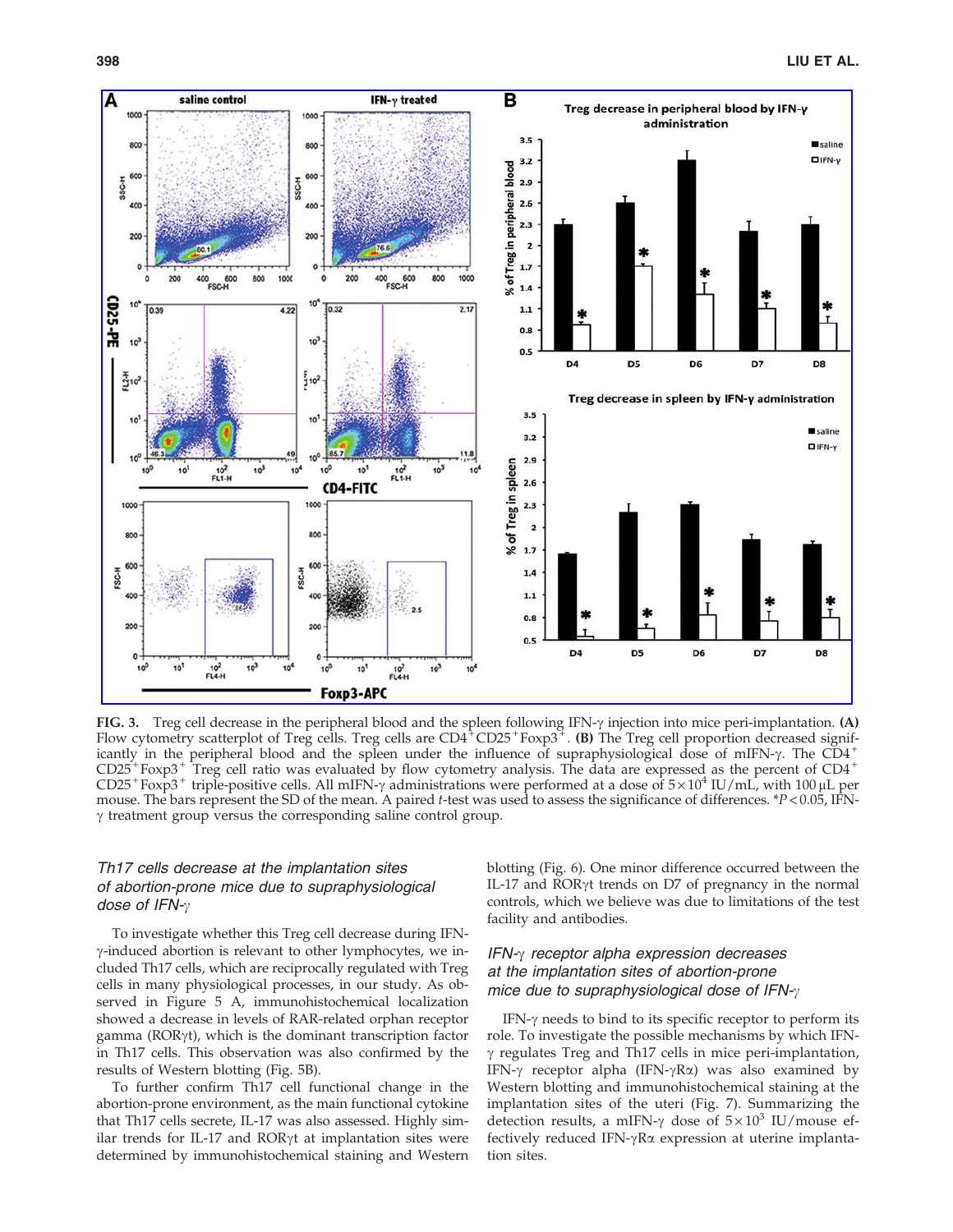## IFN-y PROMOTES ABORTION BY SUPPRESSING TREG AND TH17 POLARIZATION 399



head box P3 (Foxp3) levels at uterine implantation sites. (A) Foxp3 levels were obviously reduced at implantation sites based on immunohistochemistry. This signal reduction was not obvious on D2 but became more and more remarkable as the pregnancy progresses. Scale bars =  $200$  and  $50 \mu m$ . At least 3 independent experiments were repeated for each time point. The data at each point were derived from 3 separate samples from pregnant mice. A total of 40 samples from pregnant mice were assessed. (B) Foxp3 levels were significantly reduced at uterine implantation sites based on Western blotting. GAPDH was used as a loading control. The bars represent the SD of the mean of the relative value in gray (Foxp3/GAPDH). A paired ttest was used to assess the significance of differences.  $*\widetilde{P}$  < 0.05, IFN- $\gamma$  treatment group versus the corresponding saline control group. At least 3 independent experiments were repeated for each time point.

FIG. 4. Decrease in fork-

## **Discussion**

The goals of this study were to explore the mechanism of IFN-g-induced miscarriage and to determine whether the rapid abortion phenotype caused by exogenous mIFN- $\gamma$  could be related to Treg or Th17 cells. The apparent abortion phenotype caused by a supraphysiological dose of mIFN- $\gamma$  can be observed before D7. This fact indicated the time that IFN- $\gamma$  exerts its effect peri-implantation (D4– D8 of mouse pregnancy). By detecting specific transcription factors and certain cytokines, we revealed that both Treg and Th17 cells are the target cells of IFN- $\gamma$  during pregnancy, which may be related to the role of the IFN- $\gamma$ receptor.

In humans, during the implantation period, a significant proportion of embryos are lost, and eventually, less than half of clinically established pregnancies end as full-term pregnancies, without obstetrical complications (Kwak-Kim and others 2010). Although genetic etiologies are often involved in pregnancy losses, a significant proportion of pregnancy losses is related to immunological abnormalities (Kwak-Kim and others 2010). In normal pregnancies in mice, IFN- $\gamma$  plays critical roles that include the initiation of endometrial vasculature remodeling, the induction of angiogenesis at implantation sites and the maintenance of the decidual (maternal) component of the placenta (Murphy and others 2009). There are also many studies relevant to IFN- $\gamma$  and pregnancy-related disease. A study including 219 women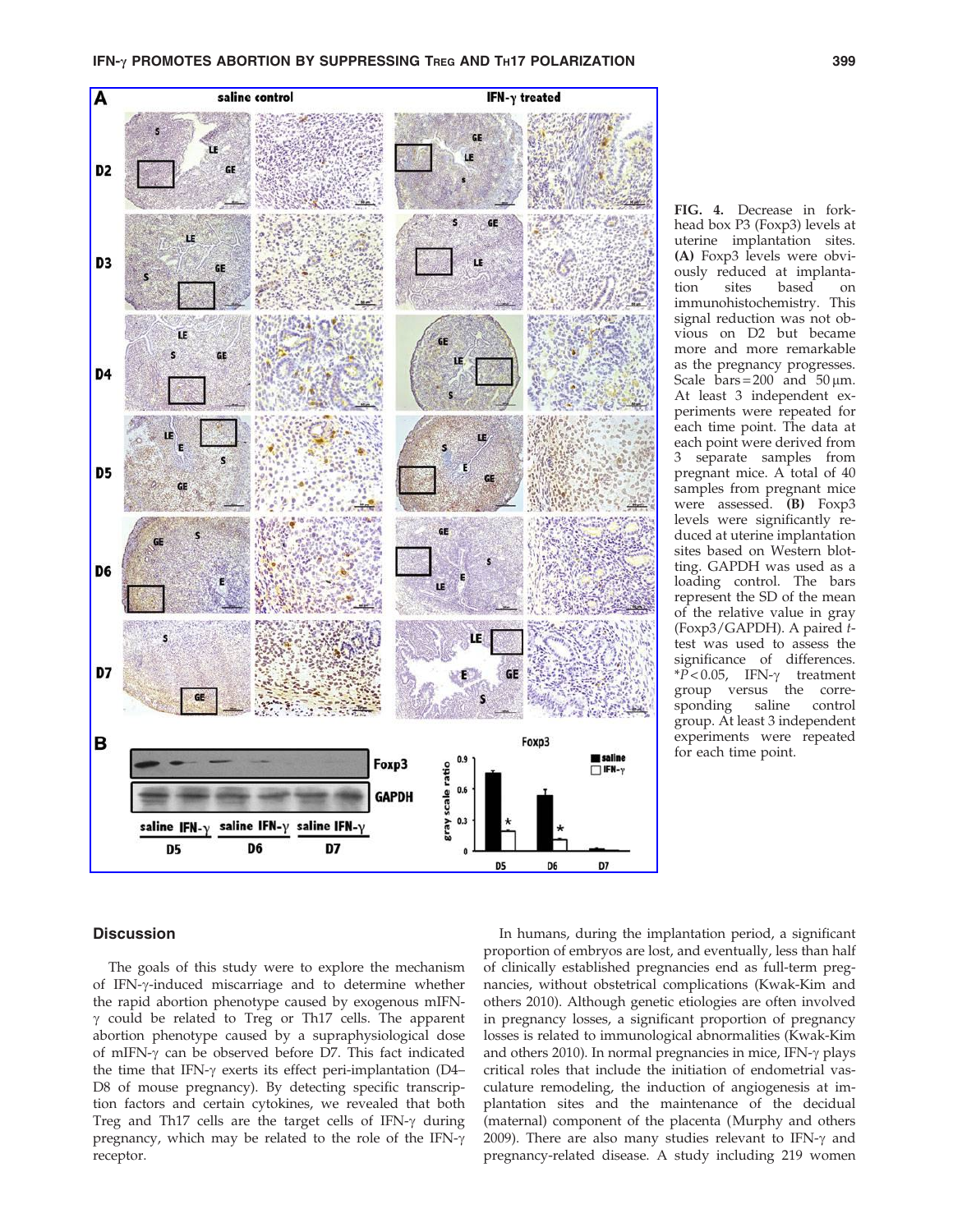FIG. 5. Decrease in RAR-<br>related orphan receptor related orphan receptor gamma (RORγt) levels at uterine implantation sites. (A) ROR<sub>Y</sub>t levels were obviously reduced at implantation sites based on immunohistochemistry. Scale bars = 200 and 25 mm. At least 3 independent experiments were repeated for each time point. The data at each point were derived from 3 separate samples from pregnant mice. A total of 18 samples from pregnant mice were assessed.  $(B)$  ROR $\gamma t$ levels were significantly reduced at uterine implantation sites based on Western blotting. GAPDH was used as a loading control. The bars represent the SD of the mean of the relative value in gray (ROR gt/GAPDH). A paired t-test was used to assess the significance of differences.  $*P < 0.05$ , IFN- $\gamma$  treatment group versus the corresponding saline control group. At least 3 independent experiments were repeated for each time point.



FIG. 6. Decrease in IL-17 levels at uterine implantation sites. (A) IL-17 levels were obviously reduced at implantation sites based on immunohistochemistry. Scale  $bars = 200$  and  $50 \mu m$ . At least 3 independent experiments were repeated for each time point. The data at each point were derived from 3 separate samples from pregnant mice. A total of 18 samples from pregnant mice were assessed. (B) IL-17 levels were significantly reduced at implantation sites based on Western blotting. GAPDH was used as a loading control. The bars represent the SD of the mean of the relative value in gray (IL-17/GAPDH). A paired t test was used to assess the significance of differences.  $*\tilde{P}$  < 0.05, IFN- $\gamma$  treatment group versus the corresponding saline control group. At least 3 independent experiments were repeated for each time point.

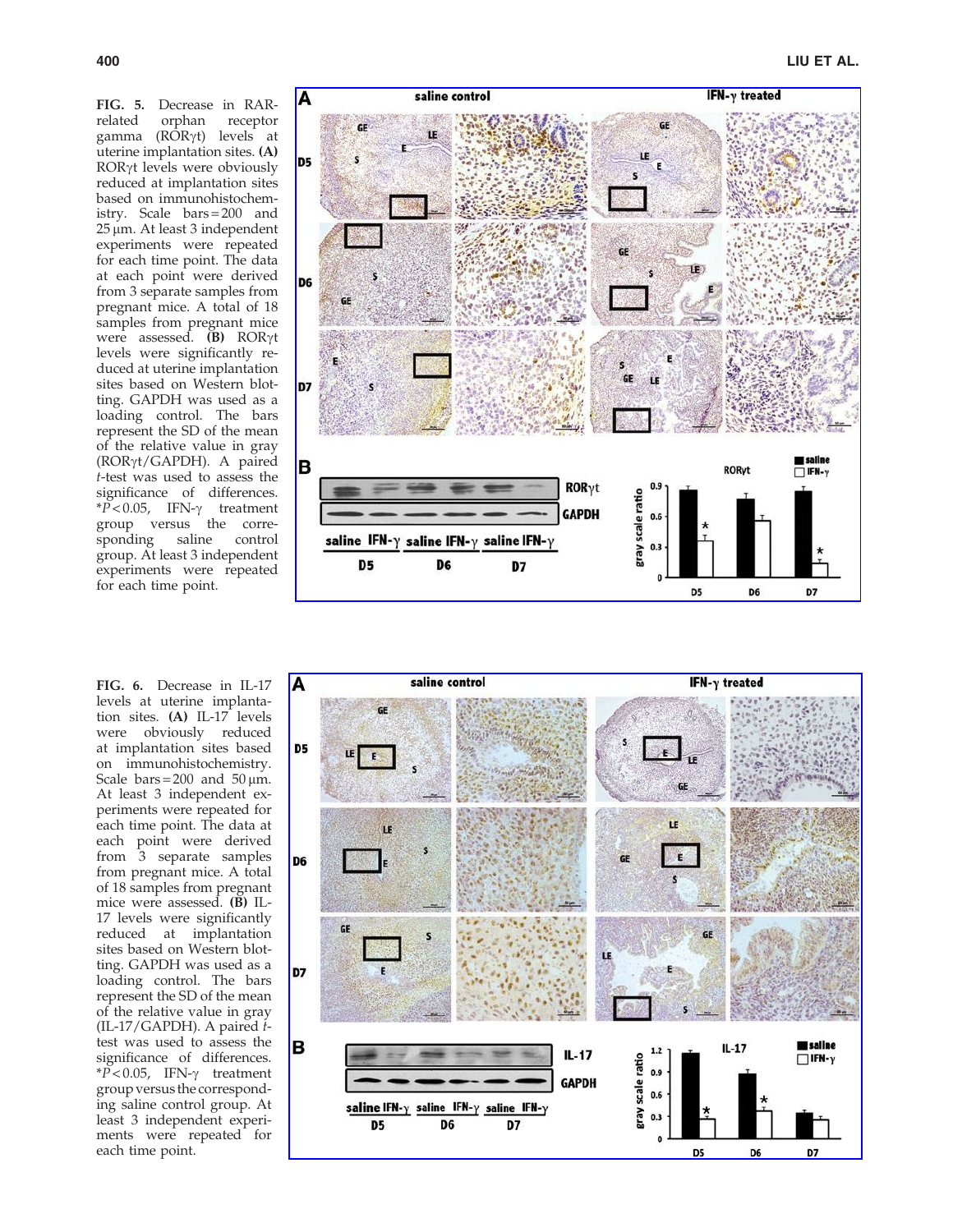

FIG. 7. Decrease in IFN- $\gamma$  receptor alpha (IFN- $\gamma$ R $\alpha$ ) levels at uterus implantation sites. (A) IFN- $\gamma$ R $\alpha$  levels were significantly reduced at D6 and D8 implantation sites based on Western blotting. GAPDH was used as a loading control. At least 3 independent experiments were repeated for each time point.  $(B)$  IFN- $\gamma$ R $\alpha$  levels were obviously reduced at implantation sites based on immunohistochemistry. Scale bars=100 and 25  $\mu$ m. At least 3 independent experiments were repeated for each time point. The data at each point were derived from 3 separate samples from pregnant mice. A total 12 samples from pregnant mice were assessed.

showed that a severe pre-eclamptic state is associated with high levels of the proinflammatory cytokines IL-8, IL-6, and IFN- $\gamma$  (Pinheiro and others 2013). Additionally, IFN- $\gamma$  can modulate placental adiponectin receptors and adiponectin gene expression and secretion (Chen and others 2006). A prominent Th1 response (high IFN- $\gamma$  levels) to autoantigen stimulation has been observed, especially in babies of T1D fathers and of mothers with perfect diabetes compensation during the third trimester in comparison with control newborns (Stechova and others 2009). Moreover, in a study of pregnant women with a history of miscarriage, the levels of IFN- $\gamma$  were significantly higher than in the normal pregnant group ( Jenkins and others 2000). These patients were all pregnant at the time of sampling, although 50% miscarried later in the first trimester ( Jenkins and others 2000).

Given the dose dependence that is characteristic of IFN- $\gamma$ , to understand the exact role of IFN- $\gamma$  during early murine pregnancy, it is first necessary to ascertain the most effective supraphysiological dose of IFN- $\gamma$  for inducing high abortion rates and the exact time that the abortions occur. Vaginal orifice muscle administration was performed to ensure the consistency of local IFN- $\gamma$  increases in the uterus due to pharmacodynamics. Several gradient doses  $(5 \times 10^2 \text{ IU/mouse})$  $2.5 \times 10^3$  IU/mouse,  $3.5 \times 10^3$  IU/mouse,  $5 \times 10^3$  IU/mouse, and  $10 \times 10^3$  IU/mouse) were tested, and  $5 \times 10^3$  IU/mouse was most effective in inducing abortion. A higher dose did not lead to a higher abortion rate or more severe miscarriages. In fact, the experimental mice treated with a high dose of IFN- $\gamma$ showed no symptoms of poisoning and a normal pregnancy outcome (Fig. 2A,B). This finding suggested that the effect of IFN-g peri-implantation is not due to pure toxicity but due to biological activity. Interestingly, the most effective dose for inducing abortion was also the most effective in reducing  $CD4^+CD25^+$  Foxp3<sup>+</sup> Treg cells in the peripheral blood and the spleen (Fig. 2C).

These findings indicate the indispensable role of Treg cells in successful implantation. The crucial role of Treg cells in preventing immunological rejection of the fetus was first

proposed after observing a diminished number of and lower function among Treg cells in abortion-prone mice (Zenclussen and others 2006). The adoptive transfer of Treg cells from normal pregnant mice significantly diminished the abortion rate, which further confirmed the protective role of Treg cells in pregnancy (Zenclussen and others 2006). In contrast,  $CD4 + CD25$ <sup>high</sup> Treg cell numbers increased in the peripheral blood, and in early pregnant decidua, these Treg cells further increased to 3 times the level found in the peripheral blood in humans (Sasaki and others 2004; Saito and others 2007). Moreover, an expanded Treg cell pool is detectable in lymph nodes draining the uterus from as early as 2 days after mating, whereas elevated blood levels do not become evident until after implantation (Aluvihare and others 2004; Guerin and others 2009). The expansion of Treg cells in pregnancy is even earlier than fetal implantation.

Data from the literature show that IFN- $\gamma$  is primarily produced by natural killer (NK) cells and thymus-derived natural killer T cells (Hanna and others 2006). Uterine NK (uNK) cells are the most common lymphocytes at the implantation site and are constitutively present throughout the female reproductive system, representing  $\sim$  10%–30% of total leukocytes. In the endometrium, this level increases up to 70% during the fertile phase (Munoz-Suano and others 2011). Nevertheless, based on new research and our observation of Treg cells during gestation, we speculate that Treg cells are more likely than uNK cells to lead immune system remodeling initiation for successful pregnancy (Supplementary Fig. S1; Supplementary Data are available online at www.liebertpub.com/jir).

Despite years of intense research, what we know about the establishment of tolerance mechanisms in pregnancy is still limited. To explain the complexity of the immune microenvironment of the uterus, beyond the classic ''Th1/Th2 balance'' described in 1986, another important paradigm (''Treg/Th17'') was proposed to be more important for immune remodeling in early pregnancy in recent years (Supplementary Fig. S2). Given a degree of similarity between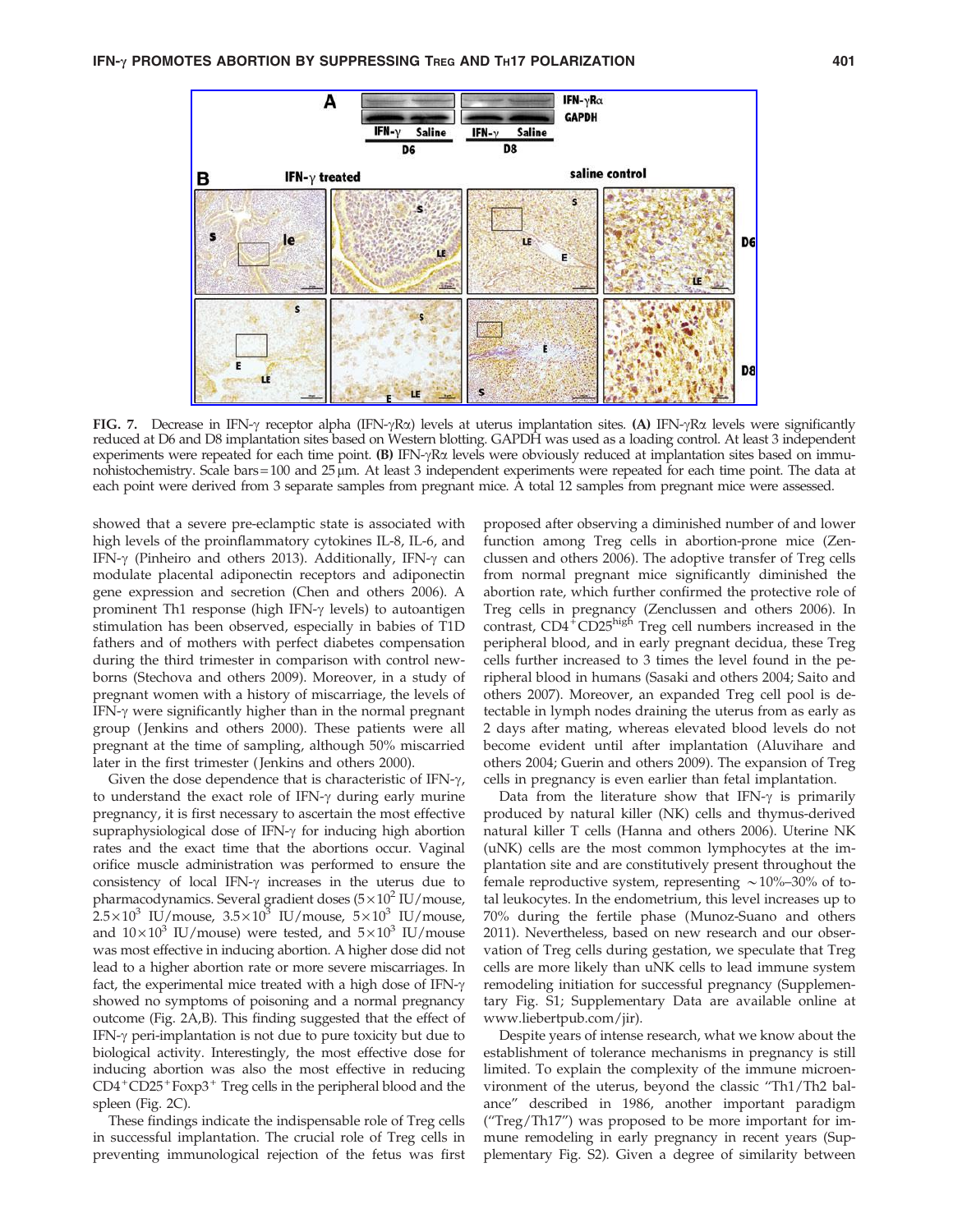chronic inflammation and pregnancy, interest in Th17 cells in pregnancy has emerged. In contrast to the identified importance of Treg cells, research findings on Th17 cells in pregnancy are far from enough. We only know that Th17 cells are necessary for pregnancy (Santner-Nanan and others 2009; Wang and others 2010; Nakashima and others 2010a, 2010b). The significant cytokine that these cells secrete, IL-17, may participate in the invasion of trophoblasts (Pongcharoen and others 2006). Despite the lack of data, Th17 cells have successfully attracted the interest ofscientists,several reviewshavebeenpublished (Firestein2003; Korn and others 2007;Weaver and others 2007; Dong 2008), and reports on Th17 cells in the reproductive system are accumulating.Additionally,anewlyidentified familyofheterogeneouscell subsets, named ILCs, that are developmentally related and evolutionarily conserved has recently been described (Liu and others 2012). ILCs aremostlyenrichedinmucosal tissues and are important for innate protection against infectious microorganisms, lymphoid tissue formation, tissue remodeling, and the homeostasis of tissue stromal cells (Liu and others 2012). RORγt is the key transcription factor in Th17 cells and is also essential for the development of RORγt1 ILCs (Eberl and others 2004).

In contrast to previous projections, the balance between Treg and Th17 cells is not simply disturbed in IFN- $\gamma$ -induced miscarriage; the decrease in both of these Th subsets may be responsible. Here, we provide what we believe is new evidence indicating that increased  $IFN-\gamma$  levels are directly associated with an altered uterine immune microenvironment peri-implantation, which is correlated with remarkably reduced frequency of Treg and Th17 cells at uterine implantation sites. The role of the ligand-dependent transcription factor aryl hydrocarbon receptor in regulating Treg and Th17 cell generation (Quintana and others 2008) provides us with new clues for understanding the development of these 2 Th subsets. We hope that this result supplies useful data regarding the development of Th17 cells during reproduction and is helpful for understanding the complex role of IFN- $\gamma$  in both the induction and the regulation of immune remodeling processes.

Spontaneous abortion is strongly associated with an increase in the activity of the maternal immune system. Many other factors could also cause spontaneous abortion, such as viral infection, embryonic developmental defects, and maternal disease. This type of abortion most often occurs in the middle or late trimester of pregnancy, whereas the abortion caused by IFN- $\gamma$  in our study rapidly and strenuously occurred in the early trimester of pregnancy, during the periimplantation period. It is important to note that only cases of IFN- $\gamma$ -induced abortions in early pregnancy at a specific effective dose were discussed here. The phenomenon is largely due to the downregulation of the IFN- $\gamma$  receptor. IFN- $\gamma$  binds to its cell surface receptor to interfere with viral infections. This IFN- $\gamma$  receptor is composed of 2 chains, IFN- $\gamma$ R $\alpha$  and IFN- $\gamma$ R $\beta$ . The decrease in IFN- $\gamma$ R $\alpha$  helps us to understand the way in which IFN- $\gamma$  plays its role in early pregnancy. We must admit that the decrease in Treg and Th17 cells occurred in an artificially established miscarriage environment, which was similar but not equal to naturally occurring pregnancy failure. Compared with the scored resorbing fetoplacental units on D12 or D14 of pregnancy (Chaouat and others 1995) in naturally occurring pregnancy failure cases, hardly some visible resorbing units were detected in the IFN-y-induced abortions in our study. However, the abnormal structure of the implantation sites and the contents were clearly visible in histological sections of the drug-treated uterus, which can be traced back to early pregnancy, on D6. That time is much earlier than full placenta formation on D9, and angiogenesis begins on D7. These phenomena suggest that the uterine microenvironment was not yet adapted to healthy embryonic implantation and subsequent development at the time of mIFN- $\gamma$  administration, not to mention angiogenesis or placenta formation.

More clinical evidence is needed to understand immune cell behavior in healthy pregnancy. Furthermore, lymphocyte behavior in other situations, such as ectopic pregnancy and pre-eclampsia, still needs further study.

We hope that this basic laboratory work will lead to more alarm regarding the utilization of IFN- $\gamma$  as a therapeutic in the clinic. We also hope that further characterization of IFN- $\gamma$ functions and IFN-g-mediated Th subset interactions will provide insights into the involvement of these cells in several gynecological conditions, including pre-eclampsia, ectopic pregnancy, endometrial cancers, and recurrent miscarriages.

## Acknowledgments

This work was financially supported through grants from the National Basic Research Program of China (No. 2011CB944402), the National Natural Science Foundation of China (No. 31171435), the National Key Technology R&D Program (2012BAI31B07), and the Knowledge Innovation Program of the Chinese Academy of Sciences (KSCX2-EW-R-06).

## Author Disclosure Statement

No competing financial interests exist in this article.

#### **References**

- Aluvihare VR, Kallikourdis M, Betz AG. 2004. Regulatory T cells mediate maternal tolerance to the fetus. [Nat Immunol](http://online.liebertpub.com/action/showLinks?pmid=14758358&crossref=10.1038%2Fni1037) 5(3):266–271.
- Arruvito L SM, Banham AH, Fainboim L. 2007. Expansion of  $CD4 + CD25 +$  and  $FOXP3 +$  regulatory T cells during the follicular phase of the menstrual cycle: implications for human reproduction. [J Immunol](http://online.liebertpub.com/action/showLinks?pmid=17277167&crossref=10.4049%2Fjimmunol.178.4.2572) 178(4):2572–2578.
- Basta P, Majka M, Jozwicki W, Lukaszewska E, Knafel A, Grabiec M, Stasienko E, Wicherek L. 2010. The frequency of CD25 + CD4 + and FOXP3 + regulatory T cells in ectopic endometrium and ectopic decidua. [Reprod Biol Endocrinol](http://online.liebertpub.com/action/showLinks?pmid=20923543&crossref=10.1186%2F1477-7827-8-116) 8:116.
- Chaouat G, Assal Meliani A, Martal J, Raghupathy R, Elliott JF, Mosmann T, Wegmann TG. 1995. IL-10 prevents naturally occurring fetal loss in the CBA X DBA/2 mating combination, and local defect in IL-10 production in this abortion-prone combination is corrected by in vivo injection of IFN-tau. [J](http://online.liebertpub.com/action/showLinks?pmid=7722286) [Immunol](http://online.liebertpub.com/action/showLinks?pmid=7722286) 154(9):4261–4268.
- Chaouat G, Menu E, Clark DA, Dy M, Minkowski M, Wegmann TG. 1990. Control of fetal survival in CBA X DBA/2 mice by lymphokine therapy. [J Reprod Fertil](http://online.liebertpub.com/action/showLinks?pmid=2119428&crossref=10.1530%2Fjrf.0.0890447) 89(2):447–458.
- Chen J, Tan B, Karteris E, Zervou S, Digby J, Hillhouse EW, Vatish M, Randeva HS. 2006. Secretion of adiponectin by human placenta: differential modulation of adiponectin and its receptors by cytokines. [Diabetologia](http://online.liebertpub.com/action/showLinks?pmid=16570162&crossref=10.1007%2Fs00125-006-0194-7) 49(6):1292–1302.
- Cooper AM, Dalton DK, Stewart TA, Griffin JP, Russell DG, Orme IM. 1993. Disseminated tuberculosis in interferongamma gene-disrupted mice. [J Exp Med](http://online.liebertpub.com/action/showLinks?pmid=8245795&crossref=10.1084%2Fjem.178.6.2243) 178(6):2243–2247.
- Dong C. 2008. TH17 cells in development: an updated view of their molecular identity and genetic programming. [Nat Rev](http://online.liebertpub.com/action/showLinks?pmid=18408735&crossref=10.1038%2Fnri2295) [Immunol](http://online.liebertpub.com/action/showLinks?pmid=18408735&crossref=10.1038%2Fnri2295) 8(5):337–348.